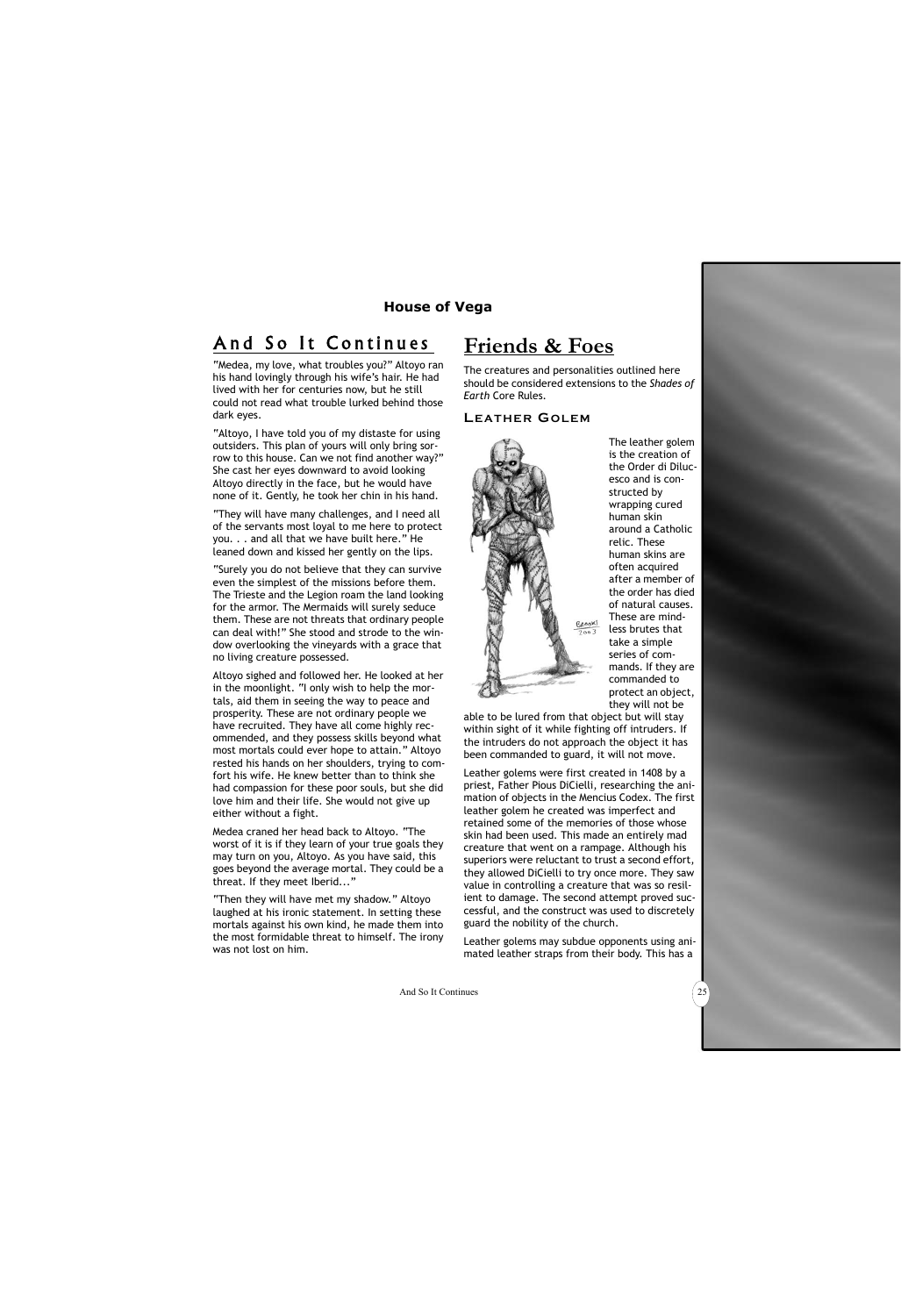#### **House of Vega**

range of 25'. If the target is successfully hit then the target must make an  $AGL - 4 +$  the number of rounds subdued check to escape. For instance, the first round the target is struck they receive a AGL - 4 check. If successful they are freed; if not they receive a check vs. AGL -5 the next round. If the straps are hit (defense=10) with 25 points of damage from an edged weapon, they are cut and the target is freed. Once the Leather golem successfully hits its first target, it may attempt to attack others.

Leather golems have no mind and thus are not affected by spells targeting the mind. They receive no damage from electrical attacks. They receive only 1/2 damage from fire and projectile attacks. All other damage types are normal.

#### Statistics - Leather Golem

| Strength              | $\overline{23}$ |
|-----------------------|-----------------|
| Max Wt Lift           | 3500 lbs        |
| Damage Mod            | $+ 14$          |
| Armor Mod             | $+5$            |
| <b>Agility</b>        | 18              |
| Unarmed Com. Mod      | $+2$            |
| <b>Initiative Mod</b> | $+2$            |
| <b>Movement Rate</b>  | 8               |
| Constitution          | 25              |
| <b>Wt Encumbrance</b> | 179 lbs         |
| <b>Dexterity</b>      | 12              |
| <b>Bonus To Hit</b>   | 0               |
| Intelligence          | 0               |
| Wisdom                | 0               |
| Charisma              | 0               |
| Social Skill Bonus    | $-55$           |
| Appearance            | 0               |
| Luck                  | 10              |
| Piety                 | 20              |
| Will                  | 20              |
| <b>Defense</b>        | 22              |
| Level                 | $1 - 6$         |
| <b>Spirit Points</b>  | 100             |
| <b>Class</b>          | Soldier         |

#### Armor - Leather Golem

| Location           | Armor | FP  |
|--------------------|-------|-----|
| 1 - Head           | 25    | 100 |
| 2 - Right Arm      | 25    | 100 |
| 3 - Right Shoulder | 25    | 100 |
| 4 - Chest          | 25    | 100 |
| 5 - Left Shoulder  | 25    | 100 |
| 6 - Left Arm       | 25    | 100 |
| 7 - Stomach        | 25    | 100 |
| 8 - Groin          | 25    | 100 |
| 9 - Right Leg      | 25    | 100 |
| 10 - Left Leg      | 25    | 100 |

Leather Golems have natural armor.

# Weapons - Leather Golem

| Weapon        | <b>DAM</b> | <b>ATT</b> | $+TH$ | $+TD$ | <b>Notes</b>                                      |
|---------------|------------|------------|-------|-------|---------------------------------------------------|
| Fist          | 3d12       | 3          | $+3$  | $+15$ | d12 due<br>to size<br>and mate-<br>rial of fist   |
| <b>Straps</b> |            |            | $+3$  |       | See<br>descrip-<br>tion. Sub-<br>duing<br>attack. |

# Skills - Leather Golem

| Skill          | Final |
|----------------|-------|
| Unarmed Combat |       |

# Abilities - Leather Golem

| <b>Ability</b>                                         | $\%$ Chance |
|--------------------------------------------------------|-------------|
| Immune to mental attacks                               |             |
| 1/2 damage from fire, piercing and<br>firearms attacks |             |
| Immune to Electrical attacks                           |             |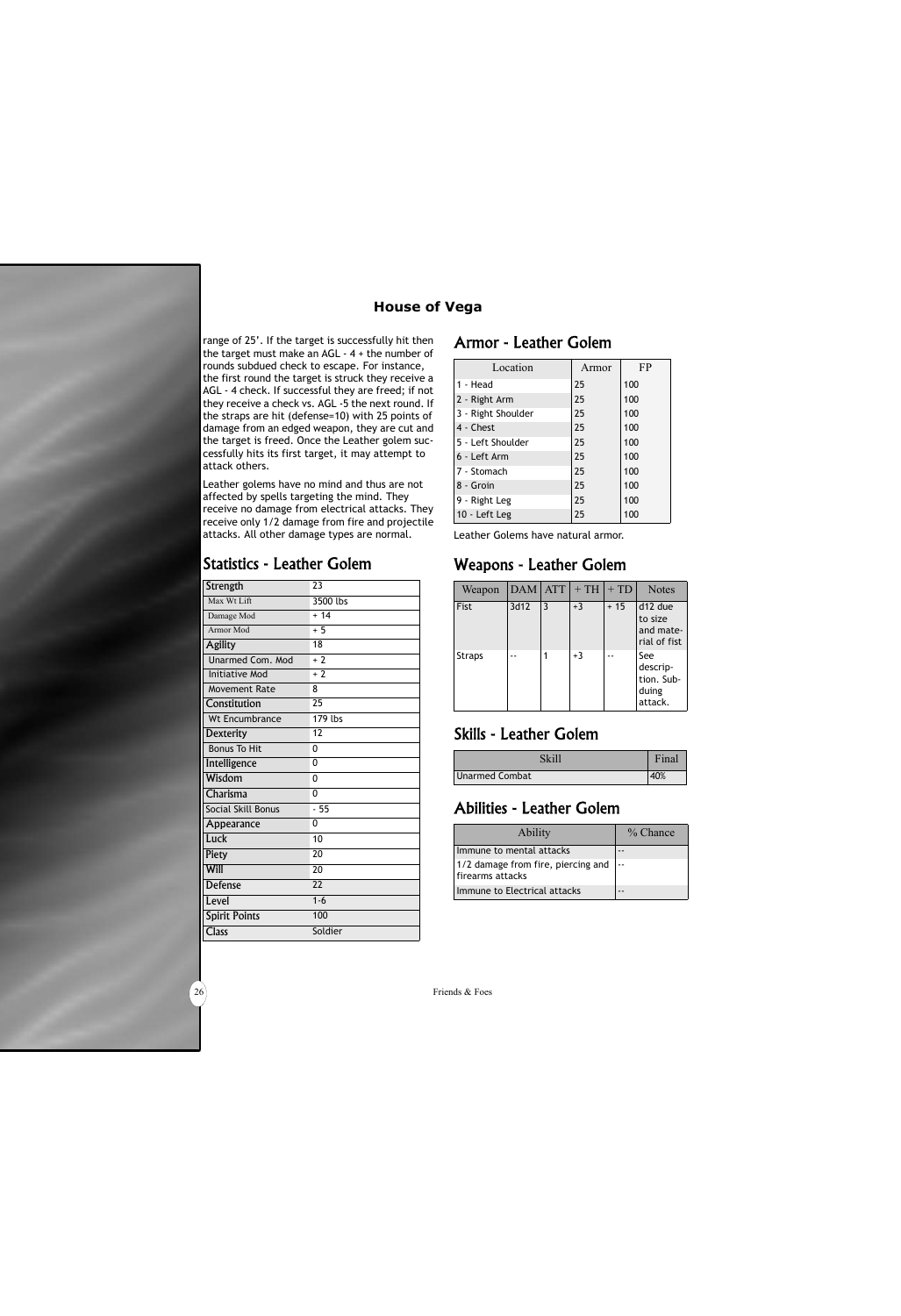#### **MACHINE GOLEM**



Machine golems have only been recently developed and the process is still a closely guarded secret. By combining some of the recent advances in mechanical engineering with ancient golem spells, spell casters can create some of the most bizarre machines. Their usefulness is questioned amongst those who know of them, but many think machine golems are the way of the future. The opponents of such monstrosities point out that they are slow, prone to breakdown and incredibly expensive.

In truth it may cost up to \$75,000 dollars to create a machine golem. Armored, which costs an additional \$25,000, these golems become much more formidable. They are often camouflaged as tanks.

The machine golem receives double damage from electrical attacks. However, piercing and firearms damage only do 1/2 damage. Since the machine golem functions much like a standard machine, destroying one part causes the entire device to cease functioning. Machine golems have no mind, so they are not vulnerable to mental attacks.

#### Statistics - Machine Golem

| Strength                | 23       |
|-------------------------|----------|
| Max Wt Lift             | 3500 lbs |
| Damage Mod              | $+14$    |
| Armor Mod               | $+5$     |
| <b>Agility</b>          | 10       |
| <b>Unarmed Com. Mod</b> | 0        |
| <b>Initiative Mod</b>   | 0        |
| <b>Movement Rate</b>    | 8        |
| Constitution            | 25       |
| <b>Wt Encumbrance</b>   | 179 lbs  |
| <b>Dexterity</b>        | 12       |
| <b>Bonus To Hit</b>     | $\Omega$ |
| Intelligence            | 0        |
| Wisdom                  | 0        |
| Charisma                | 0        |
| Social Skill Bonus      | - 55     |
| Appearance              | 0        |
| Luck                    | 10       |
| Piety                   | 10       |
| Will                    | 20       |
| <b>Defense</b>          | 19       |
| Level                   | $1 - 6$  |
| <b>Spirit Points</b>    | 60       |
| <b>Class</b>            | Soldier  |

# Armor - Machine Golem

| Location           | Armor | FP  |
|--------------------|-------|-----|
| 1 - Head           | 200   | 100 |
| 2 - Right Arm      | 200   | 100 |
| 3 - Right Shoulder | 200   | 100 |
| 4 - Chest          | 200   | 100 |
| 5 - Left Shoulder  | 200   | 100 |
| 6 - Left Arm       | 200   | 100 |
| 7 - Stomach        | 200   | 100 |
| 8 - Groin          | 200   | 100 |
| 9 - Right Leg      | 200   | 100 |
| 10 - Left Leg      | 200   | 100 |

Machine Golems have thick armor plating.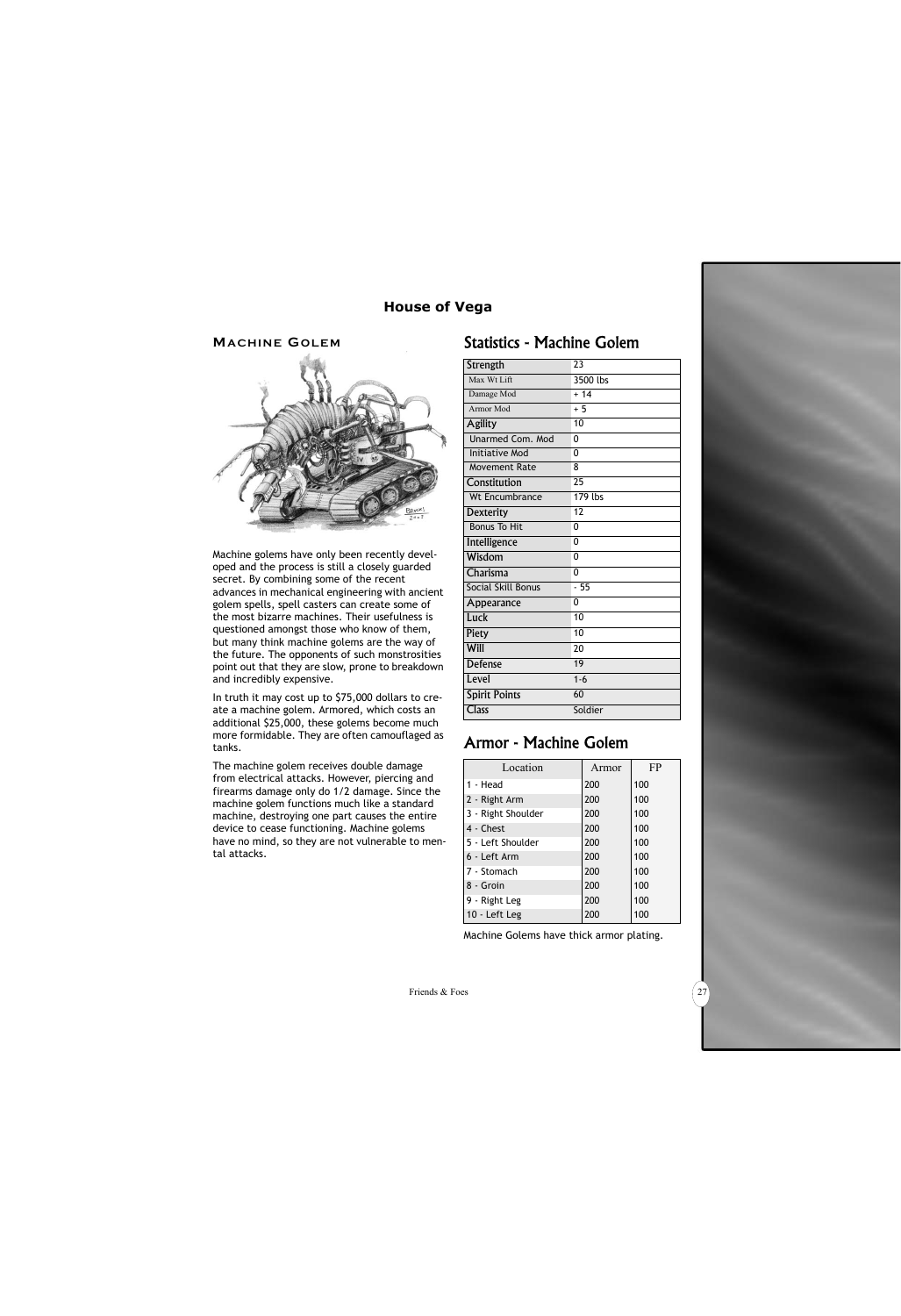#### **House of Vega**

## Weapons - Machine Golem

| Weapon      |      | $ DAM ATT +TH +TD $ |       | <b>Notes</b>                                    |
|-------------|------|---------------------|-------|-------------------------------------------------|
| <b>Fist</b> | 3d12 | $+1$                | $+15$ | d12 due<br>to size<br>and mate-<br>rial of fist |

# Skills - Machine Golem

|                | Final |
|----------------|-------|
| Unarmed Combat |       |

## Abilities - Machine Golem

| <b>Ability</b>                                     | $%$ Chance |
|----------------------------------------------------|------------|
| Immune to mental attacks                           |            |
| 1/2 damage from piercing and fire-<br>arms attacks |            |
| Double damage from Electrical<br>attacks           |            |

#### **LESSER MACHINE GOLEM**



This is a smaller version of the machine golem but far less effective. It is used for spying and part of its creation allows for a telepathic link to its creator, allowing the creator to see through the "eyes" of the golem. The components are still quite rare for the lesser golem and cost upwards of \$1000 to build.

As with the machine golem, electricity does double damage and piercing and firearm damage do only 1/2 damage. The lesser golem does not have any areas but only a base FP. When 30 points of

damage is dealt to the construct, it will be destroyed. Just as with its larger cousin, the lesser machine golem is immune to mental attack.

#### Statistics - Lesser Machine Golem

| Strength              | 12              |
|-----------------------|-----------------|
| Max Wt Lift           | 115 lbs         |
| Damage Mod            | 0               |
| Armor Mod             | $\Omega$        |
| <b>Agility</b>        | 19              |
| Unarmed Com. Mod      | $+2$            |
| <b>Initiative Mod</b> | $+2$            |
| Movement Rate         | 13              |
| Constitution          | 25              |
| Wt Encumbrance        | 179 lbs         |
| <b>Dexterity</b>      | 18              |
| <b>Bonus To Hit</b>   | $+2$            |
| Intelligence          | 0               |
| Wisdom                | 0               |
| Charisma              | 0               |
| Social Skill Bonus    | $-55$           |
| Appearance            | 0               |
| Luck                  | 10              |
| Piety                 | 10              |
| Will                  | $\overline{20}$ |
| <b>Defense</b>        | 19              |
| Level                 | $1 - 6$         |
| <b>Spirit Points</b>  | 60              |
| <b>Class</b>          | Soldier         |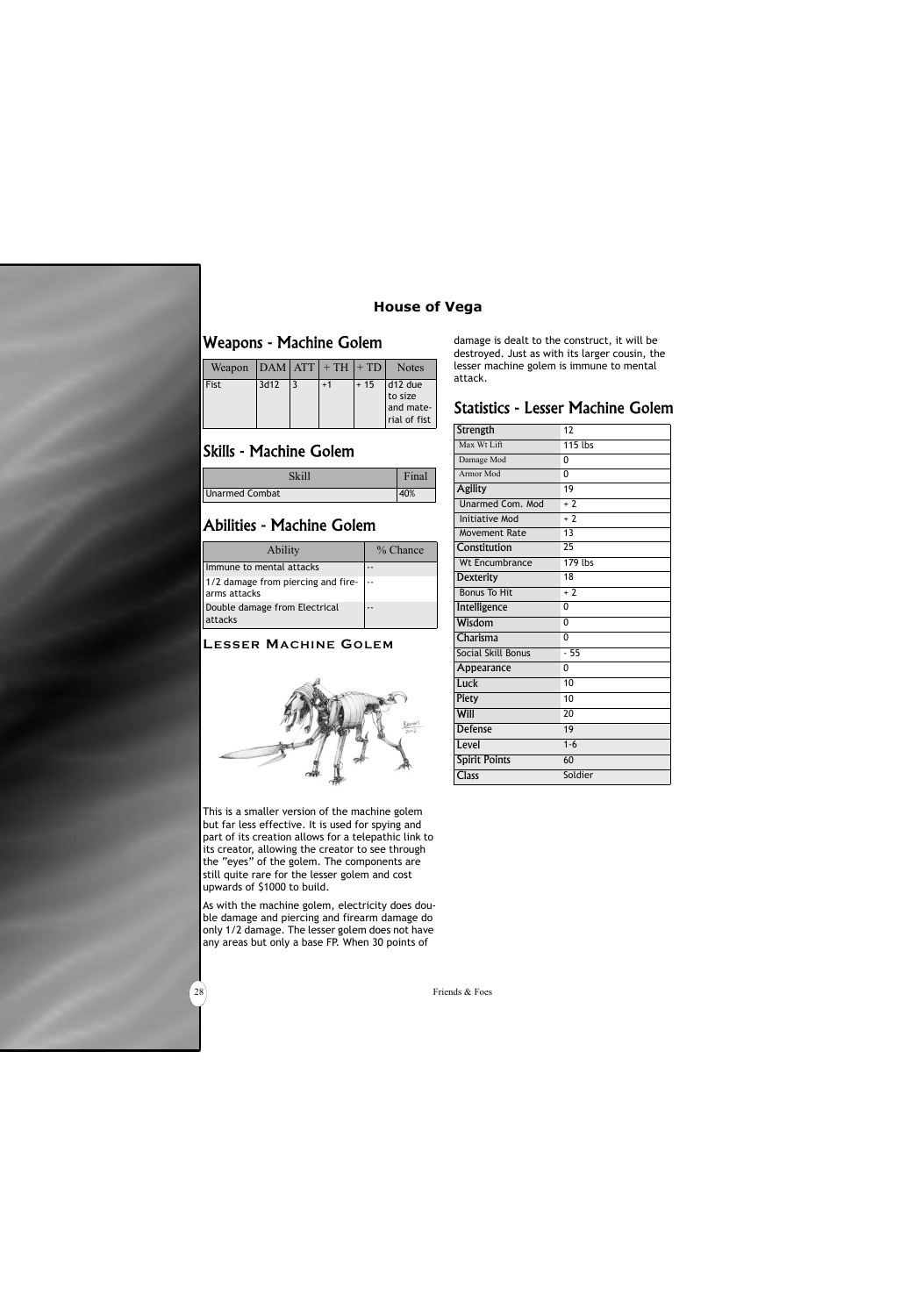#### Armor - Lesser Machine Golem

| Location           | Armor | FP |
|--------------------|-------|----|
| 1 - Head           |       | 30 |
| 2 - Right Arm      |       | 30 |
| 3 - Right Shoulder |       | 30 |
| 4 - Chest          |       | 30 |
| 5 - Left Shoulder  |       | 30 |
| 6 - Left Arm       |       | 30 |
| 7 - Stomach        |       | 30 |
| 8 - Groin          |       | 30 |
| 9 - Right Leg      |       | 30 |
| 10 - Left Leg      |       | 30 |

Lesser machine golems have no armor plating.

## Weapons - Lesser Machine Golem

| Weapon $ DAM ATT  + TH  + TD $ |      |      |      | Notes |
|--------------------------------|------|------|------|-------|
| <b>Blade</b>                   | 2d10 | $+2$ | $+0$ |       |

#### Skills - Lesser Machine Golem

| <b>Skill</b>           | Final |
|------------------------|-------|
| <b>Move Silently</b>   | 80%   |
| <b>Move in Shadows</b> | 80%   |
| Targeting (Blade)      | 40%   |

# Abilities - Lesser Machine Golem

| <b>Ability</b>                                     | % Chance |
|----------------------------------------------------|----------|
| Immune to mental attacks                           |          |
| 1/2 damage from piercing and fire-<br>arms attacks |          |
| Double damage from Electrical<br>attacks           |          |

#### **MERMAID**



Mermaids are the descendants of the Shade Lord Kihn'duo. When he was released from the summoning spell of the Iberian shaman, he went directly to the sea. There he dwelt for centuries before he became so lonely that he sought out human companionship. He took a wife, but when she gave birth to his children they burst

from her womb by the hundreds, killing her. He was angered at first, but eventually found solace in his children, who could roam the sea with him. Still, his nature had not changed, and at times he lost his temper and slayed several of his children in his wrath. His progeny were all females, and half human, half fish. They sought to have children of their own and constantly pestered their father. It was more than Kihn'duo could handle, so he left for the deepest parts of the sea, where the mermaids could not follow.

To this day the mermaids reproduce slowly and with great risk to their life. Their numbers have dwindled over the centuries and now there are only twelve remaining. They live off the coast of Spain near the Balearic Islands and hope for the return of their father so their numbers can be replenished.

The mermaids are a shy group and would rather run than fight. If they cannot run, they prefer to negotiate or use their song to escape. They guard their father's piece of the Iberian armor in the hopes he will return to claim it. They then hope to convince him to beget more of them with a human woman.

They have the ability to control sea life to do their bidding. They use sharks as guardians and